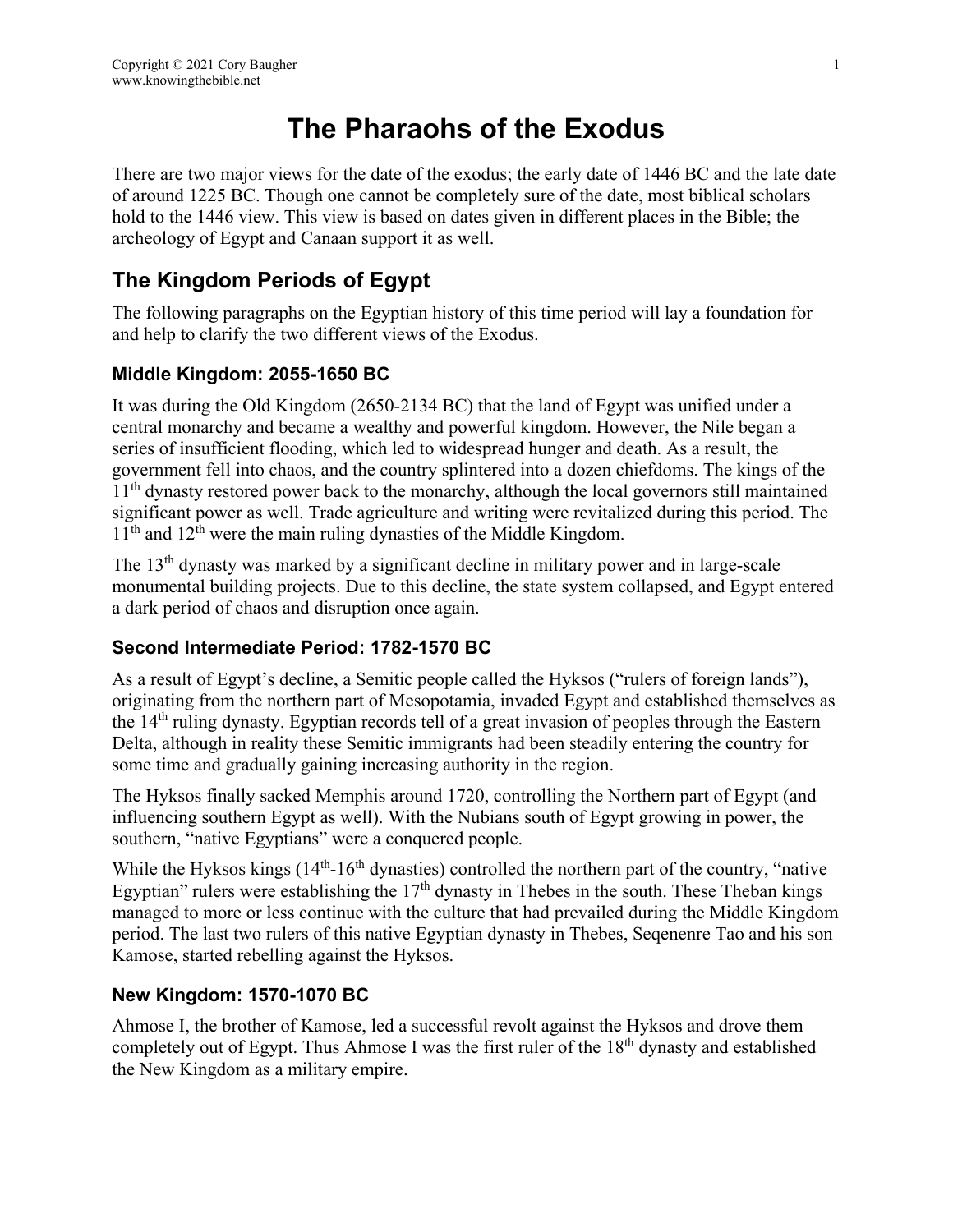With the expulsion of the Hyksos at the end of the Second Intermediate Period, the Theban Prince Ahmose I now reigned supreme. The Egyptian army pushed beyond the traditional frontiers of Egypt into Syria-Palestine and brought Nubia (Kush) under control. The Theban conquerors had thus established the  $18<sup>th</sup>$  dynasty, creating a great empire under a succession of powerful rulers. The New Kingdom that Ahmose inaugurated was the period of greatest imperial might in Egypt's long history.

This kingdom lasted during the  $18<sup>th</sup>-20<sup>th</sup>$  dynasties. The New Kingdom pharaohs are probably the most well known among all the Pharaohs of Ancient Egypt, including Hatshepsut, the female pharaoh; Rameses the Great; Tutankamun, the boy king; the so-called "heretic" Pharaoh, Akhenaten; and the subsequent short-lived Amarna period.

# **The Date of the Exodus**

 $\overline{a}$ 

Though one cannot be absolutely sure of the date of the exodus of the Israelites, the 1446 BC date of the exodus seems to be the most likely option, considering the biblical and archeological evidence and the fact that there is very little evidence that supports the other view—even though secularists and Hollywood stick to it (as seen in the movies *The Ten Commandments* and *The Prince of Egypt*). However, it must be understood that one of the difficulties in identifying the pharaohs of the exodus is that not only is the Bible vague on these pharaohs, but modern historians cannot agree on the dates and reigns of the Pharaohs and have repeatedly changed their dating system. Therefore, be aware that the dates given in this article may not match those found in other sources. The point of this article is not to definitively identify the pharaohs but to show how the dates of the Bible do work well with the Egyptian history of those dates.

#### **The Latter Around 1225 BC View of the Exodus**

The reference to the Hebrews building the city Rameses in Ex. 1:11 has led many scholars to believe that Rameses II (1279-1213 BC) was the Pharaoh of the exodus. However, if Rameses II was the builder in Ex. 1:11, then he would have had to be reigning over Egypt for over 80 years to also be the Pharaoh of the exodus, but neither Rameses nor any other pharaoh in history reigned for that long. We know this because in verse 11 Moses is not yet born, and Moses did not return to Egypt as deliverer until he was 80 years old (Ex. 7:7).

Likewise Ex. 2:23 and 4:18 state that the Pharaoh who oppressed Israel is dead, and there is a new pharaoh when Moses returns to Egypt, which means the Pharaoh of Ex. 1:11 and the pharaoh of the exodus are not the same. Thus those who take this view are not really taking the text seriously. There are possible reasons for the name of the city. First, Rameses II finished the building of the city during his reign and named it after himself, which he was known for doing. Second, the author has updated the name from what it was called during the slavery of the Hebrews to what the audience that he is writing to would have known it as.

The city of Rameses is the only evidence given for the latter date of 1290-1225 for the exodus. This date is, in fact, proven quite unlikely by other Egyptian historical records. Merenptah (1213-1203 BC), the ruler after Rameses II, writes in his own words that Israel was already in the land of Canaan during his reign. On a stone stele<sup>[1](#page-1-0)</sup> that scholars have named the Merenptah

<span id="page-1-0"></span> $<sup>1</sup>$  A stele is a stone or wooden slab, generally taller than it is wide. They were erected in the ancient world as funeral</sup> markers and boundary markers. They were also used by kings as monuments to their power, listing the accomplishments of their reign. Law codes were also written on steles.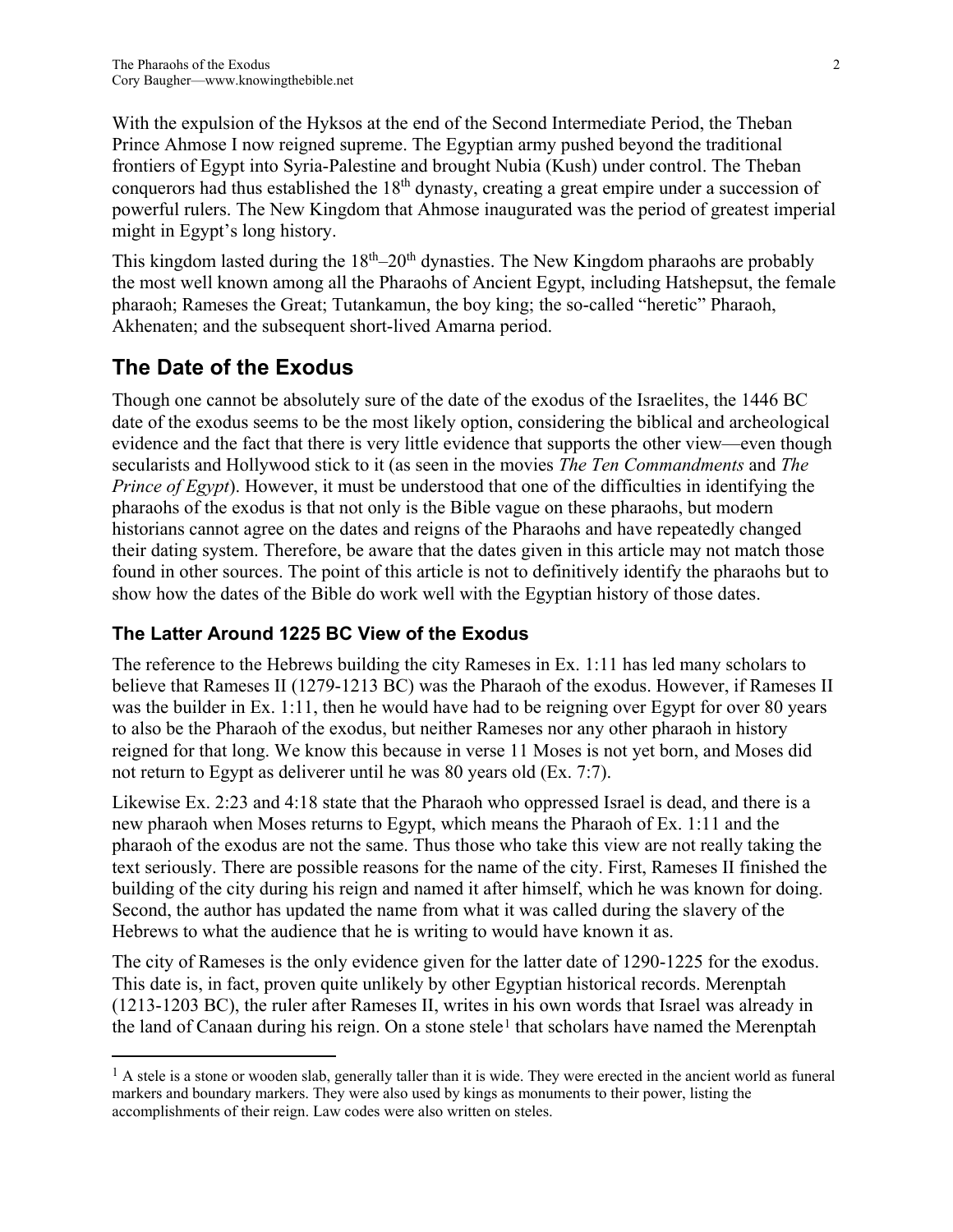Stele (ca. 1208 BC), he details his conquest of the lands of Libya and Canaan. On it he mentions that Israel was an already-established nation in the land of Canaan by the time he became Pharaoh, and he brags about defeating them in a great battle. It is nearly impossible that the Israelites would have left Egypt as slaves in 1290-1225, wandered in the wilderness for 40 years, and entered Canaan to become a people so established in the land (with a stable government and a powerful military) that by 1208 BC a great pharaoh would brag about defeating them.

#### **The Earlier 1446 BC View of the Exodus**

1 Kgs. 6:1 says, "And it came to pass in the four hundred and eightieth year after the children of Israel were come out of the land of Egypt, in the fourth year of Solomon's reign over Israel, in the month of Zif, which is the second month that he began to build the house of Yahweh."

One can see that the times for both the exodus and the beginning of the Temple have been specifically stated here. Scholars have identified the fourth year of Solomon's reign as 966 BC (give or take a year).[2](#page-2-0) Using this 966 BC date, one finds that the exodus took place in 1446 BC, according to 1 Kgs. 1:6. Based on this information, the exodus would have occurred in the third year of the reign of the pharaoh Amenhotep II (the  $7<sup>th</sup>$  pharaoh of the 18<sup>th</sup> dynasty).

Second, according to Judg. 11:26, Israel had occupied Canaan for 300 years before the judgeship of Jephthah, which is dated between 1100 and 1050 BC. This dates Joshua's conquest between 1400 and 1350 BC. Adding Israel's 40 years in the desert puts the Exodus between 1440 and 1390 BC.

Third, Ex. 2:23 and Acts 7:13 both state that Moses lived in exile in Midian forty years while the pharaoh of the oppression was still alive. The only pharaohs who ruled forty years or more were Thutmose III (1504-1450 BC) and Rameses II (1279-1213 BC). Rameses' reign has already been shown unlikely, and Thutmose II fits with the 1446 BC view of the exodus. (See below *The of the Pharaohs of the Exodus Listing*.)



# **Refrences to Israel's Years in Egypt**

 $\overline{a}$ 

<span id="page-2-0"></span><sup>2</sup> See Gleason Archer. *A Survey of Old Testament Introduction*, 1974, p. 223.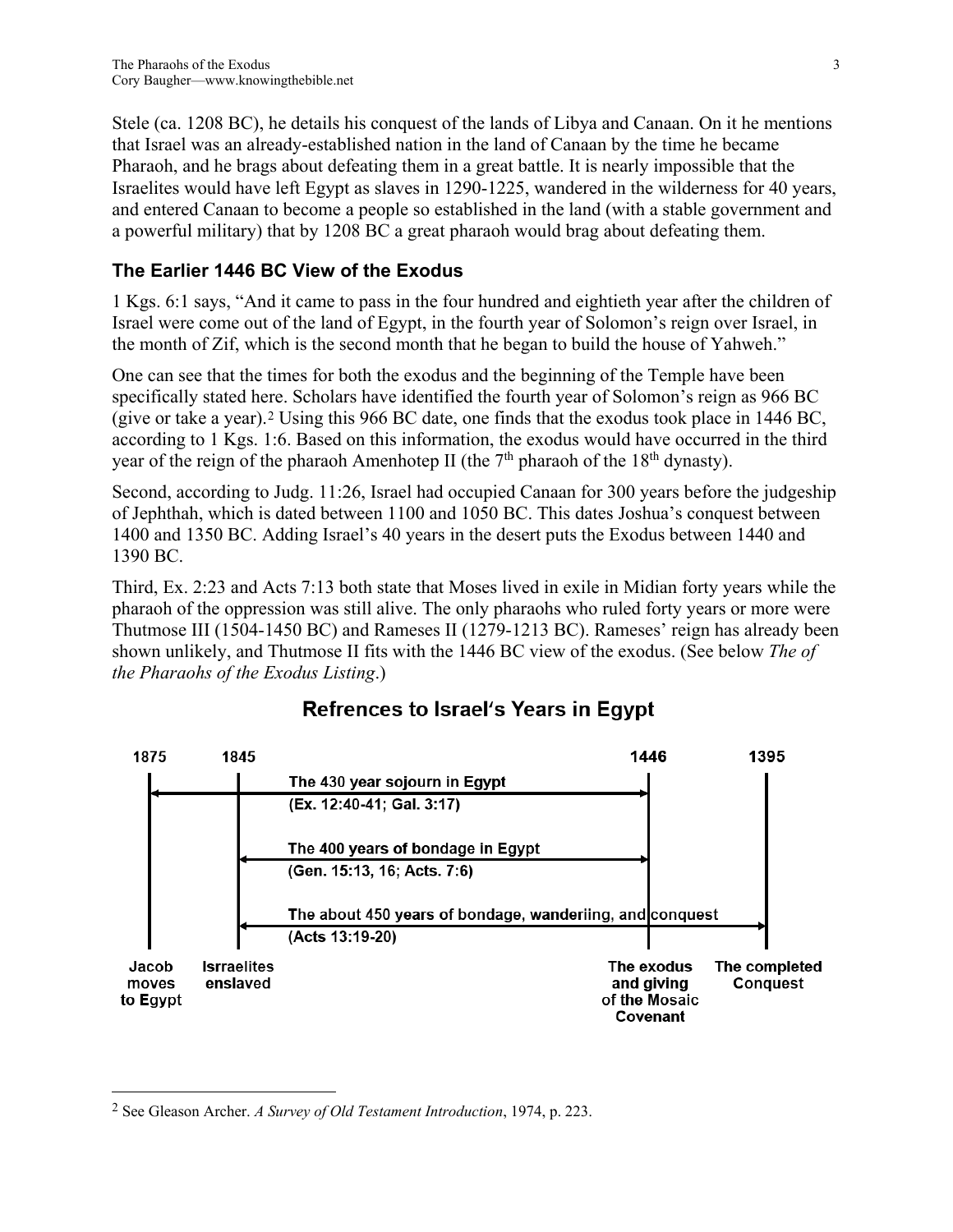In addition to the biblical references, archeology also affirms the 1446 BC date. John Garstang, who excavated Jericho in the 19[3](#page-3-0)0s AD, dated the destruction of Jericho around 1400 BC.<sup>3</sup> Jericho was the first city that the Israelites conquered under the leadership of Joshua when they entered the land of Canaan. Adding forty years to Garstang's date (to account for Israel's wandering before entering Canaan) puts the exodus shortly before 1440 BC. Garstang also concluded that the walls of the city toppled outward, which would compare favorably with Josh. 6:20.

The Amarna tablets (ca. 1400 BC) are a collection of over three hundred diplomatic letters that record correspondence between the Pharaoh of Egypt and Egyptian representatives in the land of Canaan. These letters speak of a period of chaos caused by the Habiru—very likely the Hebrews—during the late 1400s BC. This also matches up with Joshua leading the Israelites in a conquest of the land during the late 1400s BC, based on a 1446 BC date of the exodus.

Furthermore, the "Dream Stele" of Thutmose IV (1419-1386 BC), son of Amenhotep II (see below *The Pharaohs of the Exodus Listing* below), states that he was not the legitimate successor to the throne.[4](#page-3-1) According to the "Dream Stele," the god Har-em-akht promised the throne to Thutmose IV on the condition that he restore the exposure of the Sphinx, which apparently had been covered by sand. This promise implies that Thutmose IV was not Amenhotep II's firstborn son, who would have been the legitimate heir. The firstborn son had evidently died prior to taking the throne of Egypt. This would agree with Ex. 12:29, which says the pharaoh's firstborn son was killed along with all other firstborns during the Passover. Amenhotep II being the pharaoh of the exodus and losing his firstborn son in the plagues matches perfectly with the 1446 BC date of the exodus.

Even though it cannot be concretely proven, one can see that there is ample evidence in archeology and history to believe that the exodus happened in 1446 BC just as the Bible records.

#### **Pharaohs of the Exodus**

Scholars who take the numbers and dates in the Bible at face value place the time of Jacob's going down to Egypt in about 1876 BC. Joseph's experience would thus fall in the time prior to the Hyksos control of Egypt (1720-1570 BC). Accordingly, everything in the narrative about Joseph points to a native Egyptian setting, not a Hyksos one. Joseph's death, then, would have been around 1806 BC, just a few years prior to the end of the  $12<sup>th</sup>$  dynasty of Egypt, which marks the decline of the Middle Kingdom.[5](#page-3-2)

It is difficult to identify the "new king" in Ex. 1:8 since the text is vague in how much time is passing in Exodus chapter one. However, the rise of a "new king" must be understood as a new dynasty. In Acts 7:18 when Stephen quotes this passage, he uses the Greek word for "different king," which means "something that is not like the previous." The statement "who did not know Joseph" means that this pharaoh has no knowledge of Egyptian history, for it is unlikely that Joseph's act of saving Egypt and the surrounding world from starvation would have gone unrecorded and untaught. This suggests that something of great significance in history has

 $\overline{a}$ 

<span id="page-3-0"></span><sup>3</sup> See John Garstang. *The Story of Jericho*, 1948, p. 122. 4 See J.B. Pritchard (ed.). *Ancient Near-Eastern Texts*, p. 449.

<span id="page-3-1"></span>

<span id="page-3-2"></span><sup>5</sup> See E. H. Merrill, *Kingdom of Priests*, 49-55.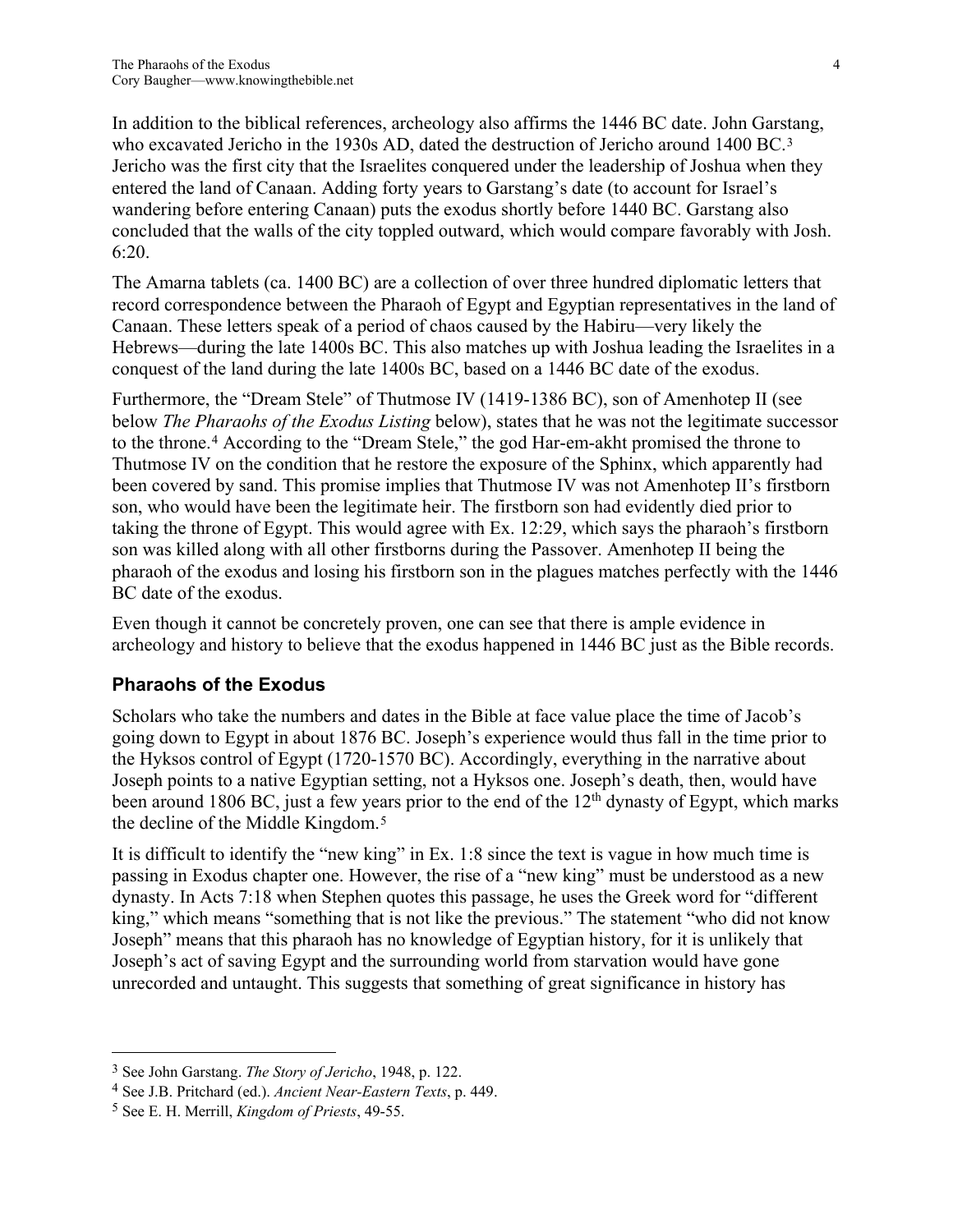caused Joseph's acts to be erased and forgotten or that the current Pharaoh did not come from a traditional Egyptian background.

Assuming the traditional date of the exodus this "new king" most likely was a Hyksos ruler. The Hyksos were a blend of Semitic people from the northern part of the Mesopotamia and took over the Egyptian throne from 1720 to 1570 BC. As foreigners they would have had no knowledge of Joseph. This possibility is supported by Isa. 52:4, which refers to the pharaoh that oppressed the Israelites as being an Assyrian, a people group from the northern part of the Mesopotamia. In 1570 BC Ahmose I (1570-1546 BC), a full-blooded Egyptian, led a rebellion against the Hyksos and drove them out of Egypt and took the throne of Egypt. After 150 years of Hyksos rule, it is not likely that Ahmose I would have about known about Joseph either and thus he would have just keep the Hebrews enslaved.

The pharaoh in Ex.1:22 responsible for the genocide of the Hebrew baby boys is most likely Thutmose I (1524-1518 BC), which matches what we know of his character from Egyptian records. Pharaoh's daughter in Ex. 2:5-10 was most likely Hatshepsut (1498-1483 BC), who would later become Pharaoh herself. Her power and influence would explain why Moses had a reasonable amount of security among those of the ruling Egyptian dynasty despite being a Hebrew.

The Pharaoh of Ex. 2:15 was, in all probability, Thutmose III (1504-1450 BC). Thutmose III made it his mission in life to erase all evidence of Hatshepsut's rule from Egypt. Moses' killing of the Egyptian would have given him sufficient reason to get rid of Moses, especially since Hatshepsut raised him, thus eliminating another piece of her reign. Thutmose III reigning for another forty years (Ex. 2:23; Acts 7:30) matches the Egyptian records of the length of his reign, as mentioned above.

This means that the pharaoh who succeeds him, at the end of Moses' 40-year exile, was Amenhotep II (1453-1419 BC), the Pharaoh of the plagues and the exodus. Historical records state that for several years after 1446, Amenhotep II was unable to carry out any invasions or extensive military operations. This would seem to be very strange behavior for a pharaoh who hoped to equal his father's legacy of no less than seventeen military campaigns in nineteen years. But this is exactly what one would expect from a pharaoh who had lost almost all his cavalry, chariots, and army at the Red Sea (Ex. 14:23, 27-30). Notice that Exodus never says that Pharaoh died in the Red Sea.

Likewise, as already mentioned, the "Dream Stele" of Thutmose IV (1419-1386), son of Amenhotep II, states that he was not the legitimate successor to the throne, which supports the death of Amenhotep II's firstborn son in the plagues.

Shortly after 1446 BC, Amenhotep IV (1350-1334), great-grandson of Amenhotep II, took the name Akhenaten, built a new capital, and declared that just a single deity should be worshipped. This deity was the sun disc Aten, which was depicted with its rays extended like arms giving life, peace, and equality to all. It is not so unusual that a people who had been powerfully impacted by the one true God of Moses would try to worship the God that had so convincingly defeated their gods. An increasing body of evidence indicates that this cult of Aten had its beginning in the reign of Thutmose IV, son of Amenhotep II, Pharaoh of the exodus.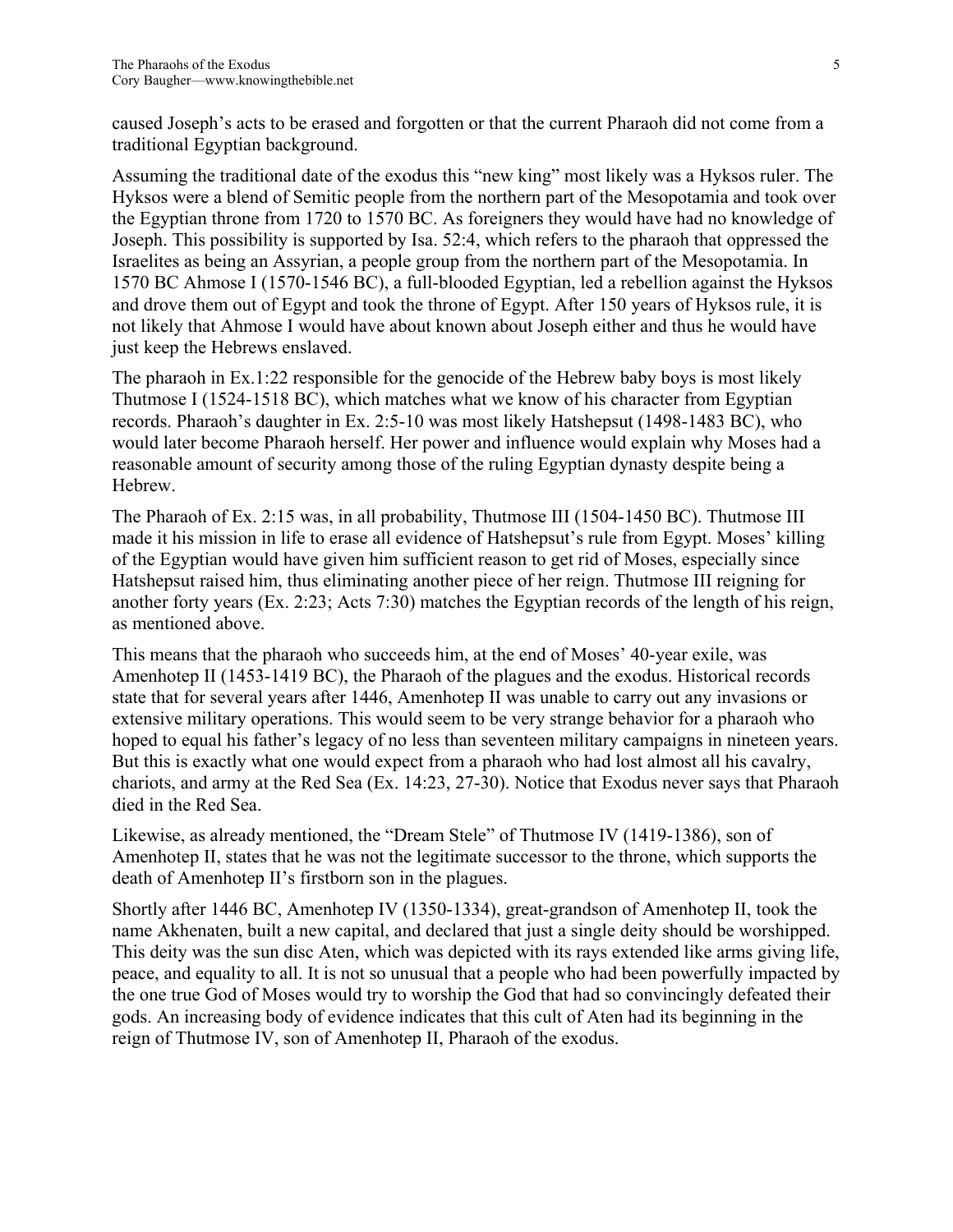## **The Pharaohs of the Exodus Listing**

**Second Intermediate Period** (1782-1570 BC): Period of Hyksos rule.

**New Kingdom** (1570-1070 BC): Period of imperial supremacy.

**Ahmose I** (1570-1546 BC; 1<sup>st</sup> Pharaoh of  $18<sup>th</sup>$  dynasty): Expelled the Hyksos and reestablished native Egyptian rule.

Amenhotep I (1551-1524 BC; 2<sup>nd</sup> Pharaoh of 18<sup>th</sup> dynasty): Military campaigns are Kush, Nubia and possibly Libya.

**Thutmose I** (1524-1518 BC; 3<sup>rd</sup> Pharaoh of 18<sup>th</sup> dynasty): Practiced genocide on Hebrew male babies (Exod. 1:15-22).

**Tuthmosis II** (1518-1504 BC;  $4<sup>th</sup>$  Pharaoh of 18<sup>th</sup> dynasty): Married to half sister Hatshepsut, they reigned together for around 14 years.

**Hatshepsut** (1498-1483 BC;  $5<sup>th</sup>$  Pharaoh of the 18<sup>th</sup> dynasty): The "female Pharaoh" who "usurped" Thutmose III. This could have been the daughter of Thutmose I, who drew Moses out of the Nile and later ruled as queen (Ex. 2:5).

**Thutmose III** (1504-1450 BC;  $6<sup>th</sup>$  Pharaoh of the 18<sup>th</sup> dynasty): Became Pharaoh as a young child. His stepmother Hatshepsut acted as regent for the young king. After her death he finally became ruler in his own right. Pharaoh of the oppression who tried to kill Moses and from whom Moses fled into Midian (Ex. 2:15).

**Amenhotep II** (1453-1419 BC;  $7<sup>th</sup>$  Pharaoh of the 18<sup>th</sup> dynasty): Pharaoh of the plagues and the exodus (Ex. 3:10-15:19).

**Tuthmosis IV** (1419-1386 BC;  $8^{th}$  Pharaoh of  $18^{th}$  dynasty): Restored the Great Sphinx of Giza and carved the "Dream Stele" (stone tablet containing his dream) between its paws.